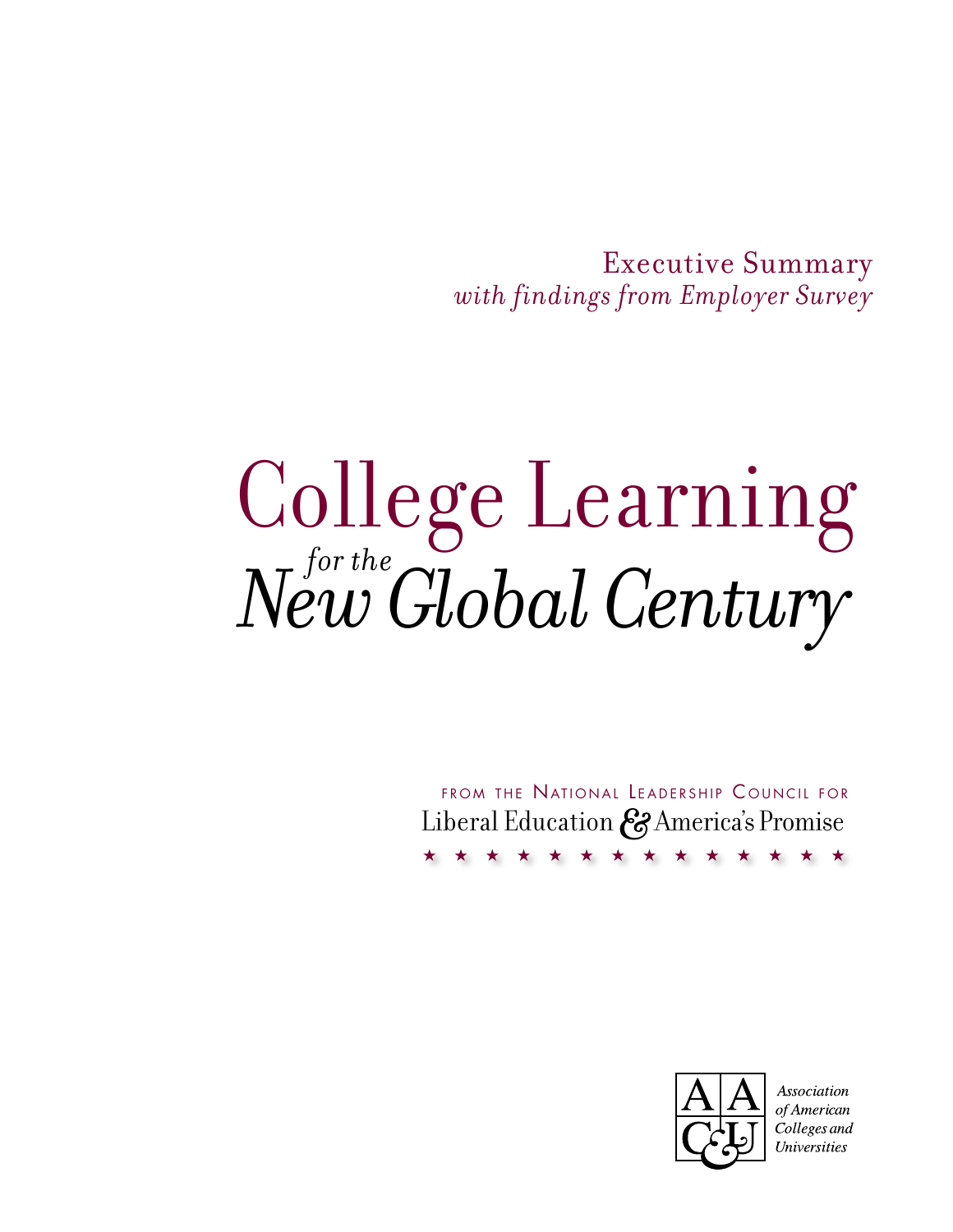# Membership of the National Leadership Council for Liberal Education and America's Promise

**Derek Bok**, Interim President, Harvard University

**Myles Brand**, President, National Collegiate Athletic Association

**Mary Sue Coleman**, President, University of Michigan

**Ronald A. Crutcher (Cochair)**, President, Wheaton College (MA)

**Troy Duster**, Director, Institute for the History of the Production of Knowledge, New York University; Chancellor's Professor of Sociology, University of California, Berkeley

**Judith Eaton**, President, Council for Higher Education Accreditation

**James Gentile**, President, Research Corporation

**Gina Glantz**, Senior Adviser to the President, Service Employees International Union

**Freeman A. Hrabowski III**, President, University of Maryland Baltimore County

**Sylvia Hurtado**, Director, Higher Education Research Institute, University of California, Los Angeles

**Wayne C. Johnson**, Vice President of University Relations Worldwide, Hewlett-Packard Company

**Roberts Jones**, President, Education Workforce Policy, LLC

**H. Peter Karoff**, Founder and Chairman, The Philanthropic Initiative

**George D. Kuh**, Chancellor's Professor and Director, Indiana University Center for Postsecondary Research

**Barbara Lawton**, Lieutenant Governor, State of Wisconsin

**Stephen Mittelstet**, President, Richland College, Dallas County Community College District

**Azar Nafisi**, Visiting Fellow, Foreign Policy Institute, Johns Hopkins University

**Martha Nussbaum**, Ernst Freund Distinguished Service Professor of Law and Ethics, University of Chicago

**Peggy O'Brien (Cochair)**, Senior Vice President, Educational Programming, Corporation for Public Broadcasting

**James F. Orr III**, Chair, Board of Trustees, the Rockefeller Foundation

**Keith J. Peden**, Senior Vice President of Human Resources, Raytheon Company

**Christi M. Pedra**, Chief Executive Officer, Siemens Hearing Instruments

**Chellie Pingree**, President, Common Cause

**Sally E. Pingree**, Trustee, Charles Engelhard Foundation

**Carol Geary Schneider**, President, Association of American Colleges and Universities

**Wendy Sherman**, Principal, The Albright Group, LLC

**Lee S. Shulman**, President, the Carnegie Foundation for the Advancement of Teaching

**Donald M. Stewart**, Visiting Professor, University of Chicago; Former President, the College Board and Spelman College

**Deborah Traskell**, Senior Vice President, State Farm Mutual Automobile Insurance Company

**Stephen H. Weiss**, Managing Director, Neuberger Berman, Inc.

**Blenda J. Wilson**, President and Chief Executive Officer, Nellie Mae Education Foundation

**Jack M. Wilson**, President, University of Massachusetts System

**Ruth Wooden**, President, Public Agenda

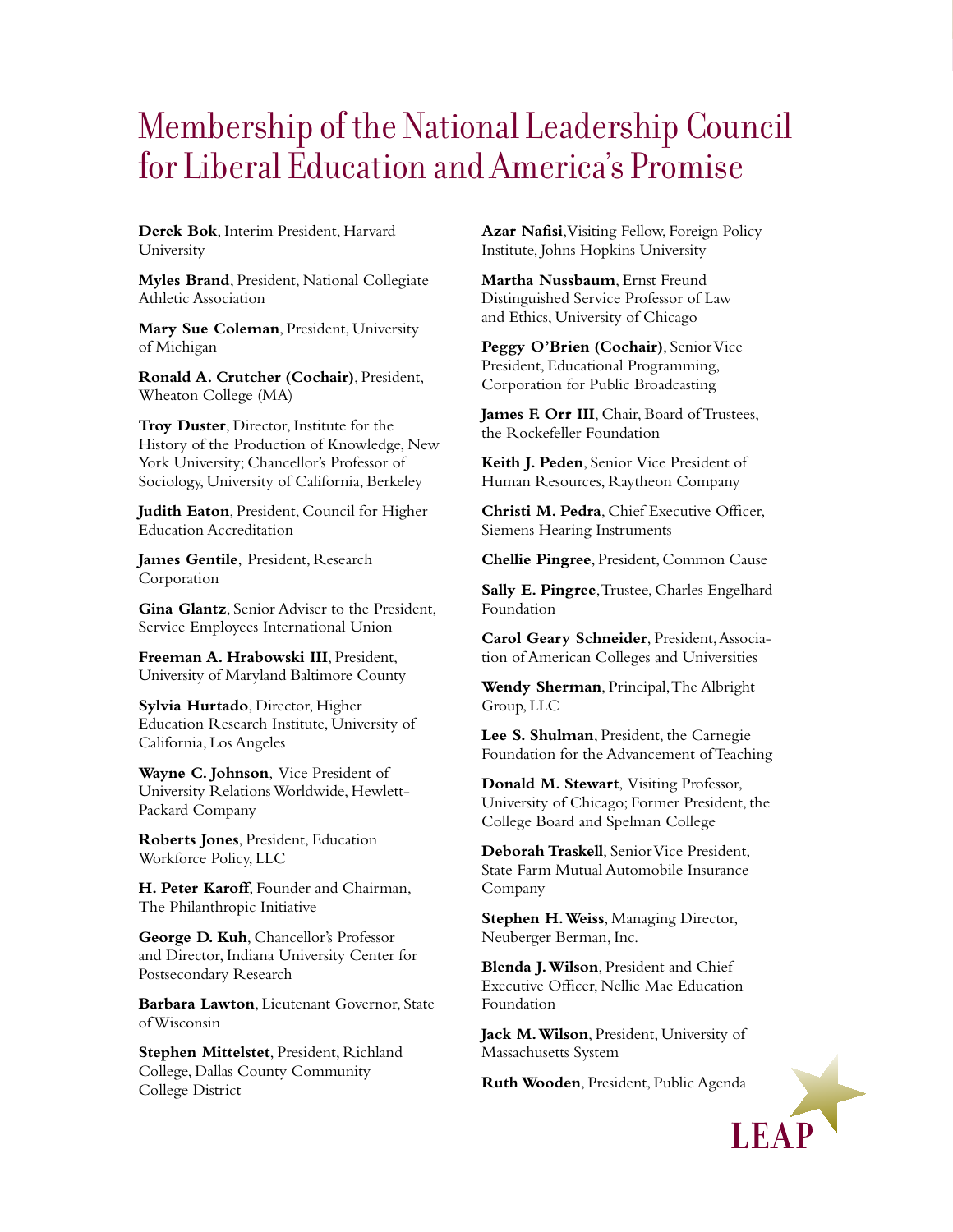# *Executive Summary*

 $\star$ 

★ ★ ★

**v** ollege Learning for the New Global Century is a report about the aims and outcomes of a twenty-first-century college education. It is also a report about the promises we need to make—and keep—to all students who aspire to a college education, especially to those for whom college is a route, perhaps the only possible route, to a better future.

 $\star$ 

With college education more important than ever before, both to individual opportunity and to American prosperity, policy attention has turned to a new set of priorities: the expansion of access, the reduction of costs, and accountability for student success.

These issues are important, but something equally important has been left off the table.

Across all the discussion of access, affordability, and even accountability, **there has been a near-total public and policy silence about what contemporary college graduates need to know and be able to do**.

This report fills that void. It builds from the recognition, already widely shared, that in a demanding economic and international environment, Americans will need further learning beyond high school.

The National Leadership Council for Liberal Education and America's Promise (LEAP) takes that recognition to the next level, asking: What kinds of learning? To what ends? Beyond access to college, how should Americans define "success" in college achievement?

The council believes that the policy commitment to expanded college access must be anchored in an equally strong commitment to educational excellence. Student success in college cannot be documented—as it usually is—only in terms of enrollment, persistence, and degree attainment. These widely used metrics, while important, miss entirely the question of whether students who have placed their hopes for the future in higher education are actually achieving the kind of learning they need for life, work, and citizenship.

The public and policy inattention to the aims, scope, and level of student learning in college threatens to erode the potential value of college enrollment for many American students. It has already opened the door to the same kind of unequal educational pathways that became common in the twentieth-century high school, which set high expectations for some and significantly lower expectations expressed in a narrower and less challenging curriculum—for others. "Student success in college cannot be documented—as it usually is—only in terms of enrollment, persistence, and degree attainment."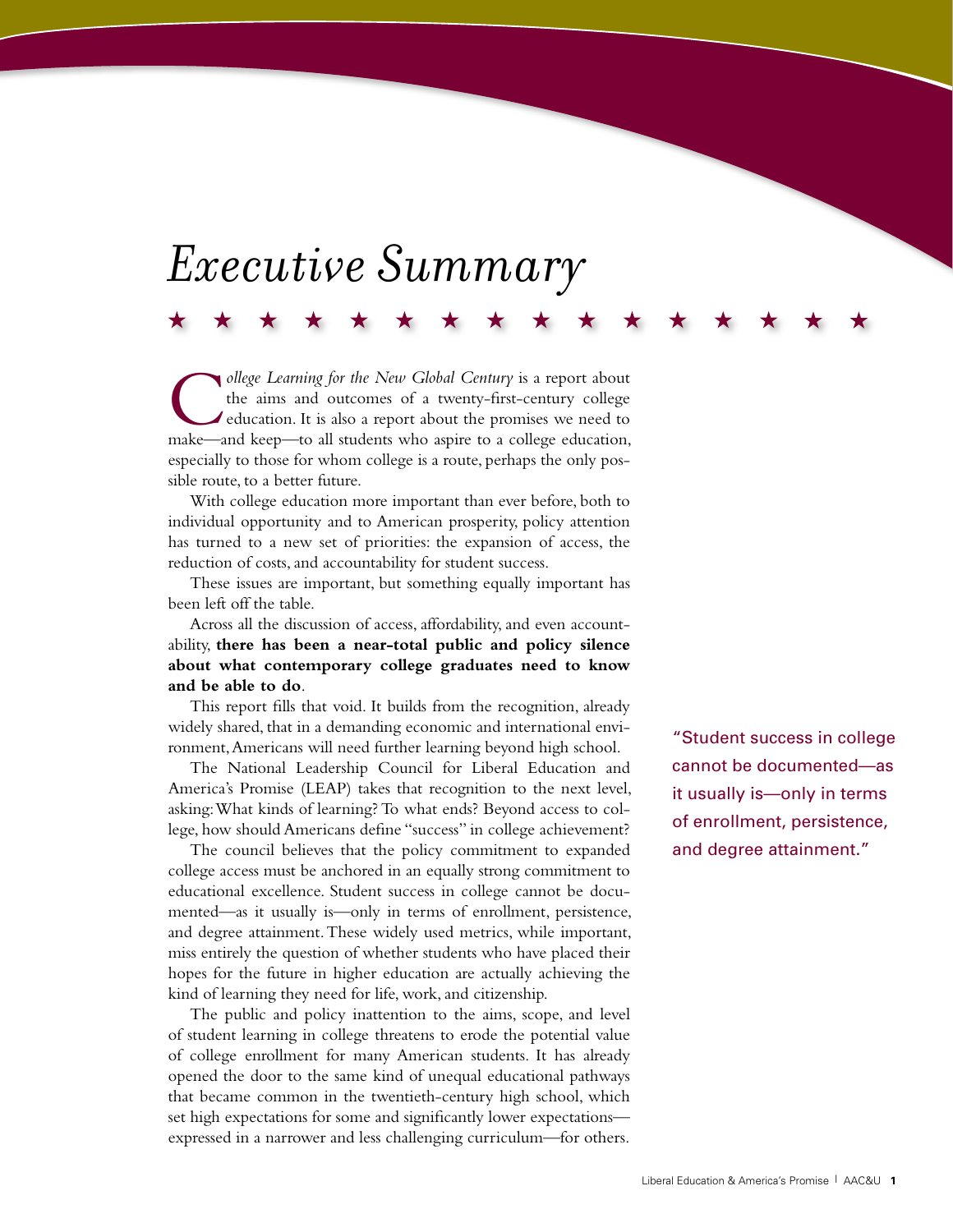*"In the twenty-first century, the world itself is setting very high expectations for knowledge and skill. In this context, educators and employers have begun to reach similar conclusions an emerging consensus about the kinds of learning Americans need from college."*

In the twenty-first century, the world itself is setting very high expectations for knowledge and skill. This report—based on extensive input from both educators and employers—responds to these new global challenges. It describes the learning contemporary students need from college, and what it will take to help them achieve it.

#### **Preparing Students for Twenty-First-Century Realities**

In recent years, the ground has shifted for Americans in virtually every important sphere of life—economic, global, cross-cultural, environmental, civic. The world is being dramatically reshaped by scientific and technological innovations, global interdependence, cross-cultural encounters, and changes in the balance of economic and political power.

Only a few years ago, Americans envisioned a future in which this nation would be the world's only superpower. Today, it is clear that the United States—and individual Americans—will be challenged to engage in unprecedented ways with the global community, collaboratively and competitively.

These waves of dislocating change will only intensify. The world in which today's students will make choices and compose lives is one of disruption rather than certainty, and of interdependence rather than insularity. This volatility also applies to careers. Studies show that Americans already change jobs ten times in the two decades after they turn eighteen, with such change even more frequent for younger workers.

Taking stock of these developments, educators and employers have begun to reach similar conclusions—an emerging consensus—about the kinds of learning Americans need from college. The recommendations in this report are informed by the views of employers, by new standards in a number of the professions, and by a multiyear dialogue with hundreds of colleges, community colleges, and universities about the aims and best practices for a twenty-first-century education.

Across all these centers of dialogue, a new vision for learning is coming into view. The goal of this report is to move from off-camera analysis to public priorities and action.

#### **What Matters in College?**

American college students already know that they want a degree. The challenge is to help students become highly intentional about the forms of learning and accomplishment that the degree should represent.

**The LEAP National Leadership Council calls on American society to give new priority to a set of educational outcomes that all students need from higher learning, outcomes that are closely calibrated with the challenges of a complex and volatile world.** 

Keyed to work, life, and citizenship, the essential learning outcomes recommended in this report (see next page) are important for all students and should be fostered and developed across the entire educational experience, and in the context of students' major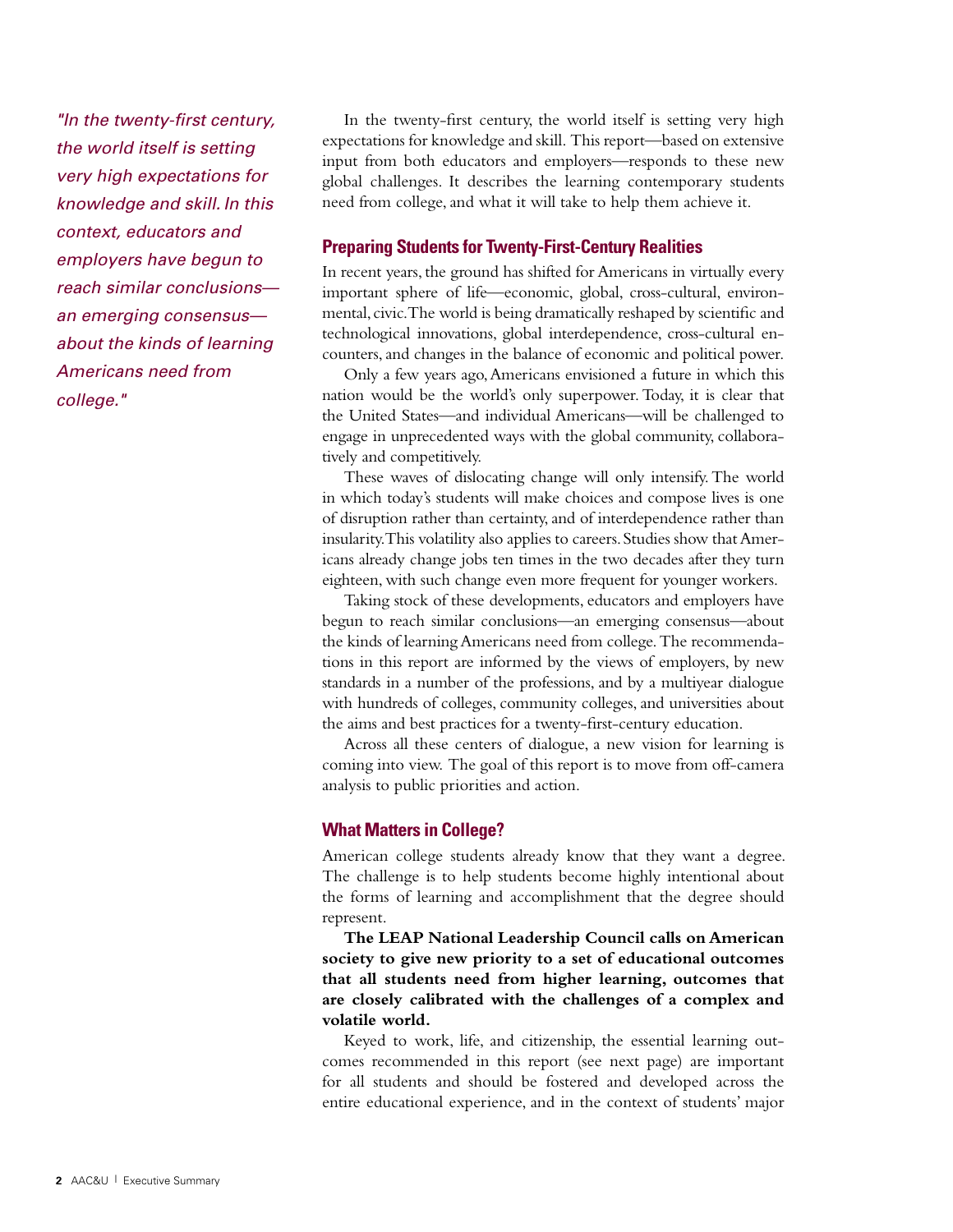# *The Essential Learning Outcomes*

Beginning in school, and continuing at successively higher levels across their college studies, students should prepare for twenty-first-century challenges by gaining:

### $★$  **Knowledge of Human Cultures and the Physical and Natural World**

• Through study in the sciences and mathematics, social sciences, humanities, histories, languages, and the arts

*Focused by engagement with big questions, both contemporary and enduring*

# **Intellectual and Practical Skills, including**

- Inquiry and analysis
- Critical and creative thinking
- Written and oral communication
- Quantitative literacy
- Information literacy
- Teamwork and problem solving

*Practiced extensively, across the curriculum, in the context of progressively more challenging problems, projects, and standards for performance*

### **Personal and Social Responsibility, including**

- Civic knowledge and engagement—local and global
- Intercultural knowledge and competence
- Ethical reasoning and action
- Foundations and skills for lifelong learning

*Anchored through active involvement with diverse communities and real-world challenges*

### **Integrative Learning, including**

• Synthesis and advanced accomplishment across general and specialized studies

*Demonstrated through the application of knowledge, skills, and responsibilities to new settings and complex problems*

**Note:** This listing was developed through a multiyear dialogue with hundreds of colleges and universities about needed goals for student learning; analysis of a long series of recommendations and reports from the business community; and analysis of the accreditation requirements for engineering, business, nursing, and teacher education. The findings are documented in previous publications of the Association of American Colleges and Universities: *Greater Expectations: A New Vision for Learning as a Nation Goes to College* (2002), *Taking Responsibility for the Quality of the Baccalaureate Degree* (2004), and *Liberal Education Outcomes: A Preliminary Report on Achievement in College* (2005). *Liberal Education Outcomes* is available online at www.aacu.org/leap.

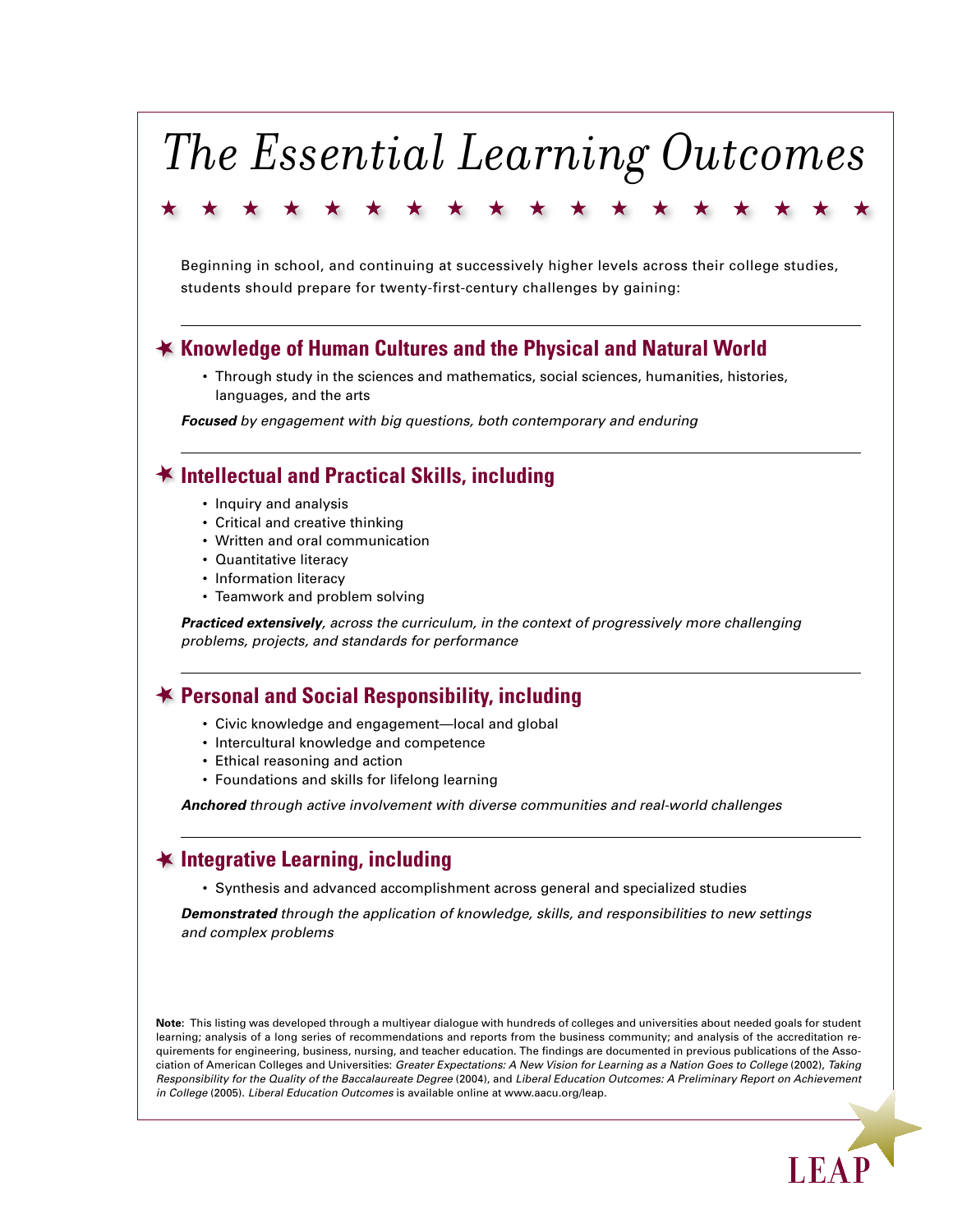fields. These outcomes provide a new framework to guide students' cumulative progress—as well as curricular alignment—from school through college.

**The LEAP National Leadership Council does not call for a "one-size-fits-all" curriculum. The recommended learning outcomes can and should be achieved through many different programs of study and in all collegiate institutions, including colleges, community colleges and technical institutes, and universities, both public and private.**

#### **Liberal Education and American Capability**

The essential learning outcomes are important for a globally engaged democracy, for a dynamic, innovation-fueled economy, and for the development of individual capability. A course of study that helps students develop these capacities is best described as a liberal—and liberating—education.

Reflecting the traditions of American higher education since the founding, the term "liberal education" headlines the kinds of learning needed for a free society and for the full development of human talent. Liberal education has always been this nation's signature educational tradition, and this report builds on its core values: expanding horizons, building understanding of the wider world, honing analytical and communication skills, and fostering responsibilities beyond self.

However, in a deliberate break with the academic categories developed in the twentieth century, the LEAP National Leadership Council disputes the idea that liberal education is achieved only through studies in arts and sciences disciplines. It also challenges the conventional view that liberal education is, by definition, "nonvocational."

The council defines liberal education for the twenty-first century as a comprehensive set of aims and outcomes (see previous page) that are essential for all students because they are important to all fields of endeavor. Today, in an economy that is dependent on innovation and global savvy, these outcomes have become the keys to economic vitality and individual opportunity. They are the foundations for American success in all fields—from technology and the sciences to communications and the creative arts.

The LEAP National Leadership Council recommends, therefore, that the essential aims and outcomes be emphasized across every field of college study, whether the field is conventionally considered one of the arts and sciences disciplines or whether it is one of the professional and technical fields (business, engineering, education, health, the performing arts, etc.) in which the majority of college students currently major. General education plays a role, but it is not possible to squeeze all these important aims into the general education program alone. The majors must address them as well.

In the last century, higher education divided educational programs into two opposed categories—an elite curriculum emphasizing liberal arts education "for its own sake" and a more applied set of programs

*"In an economy that is dependent on innovation and global savvy, liberal education outcomes have become the keys to economic vitality and individual opportunity."*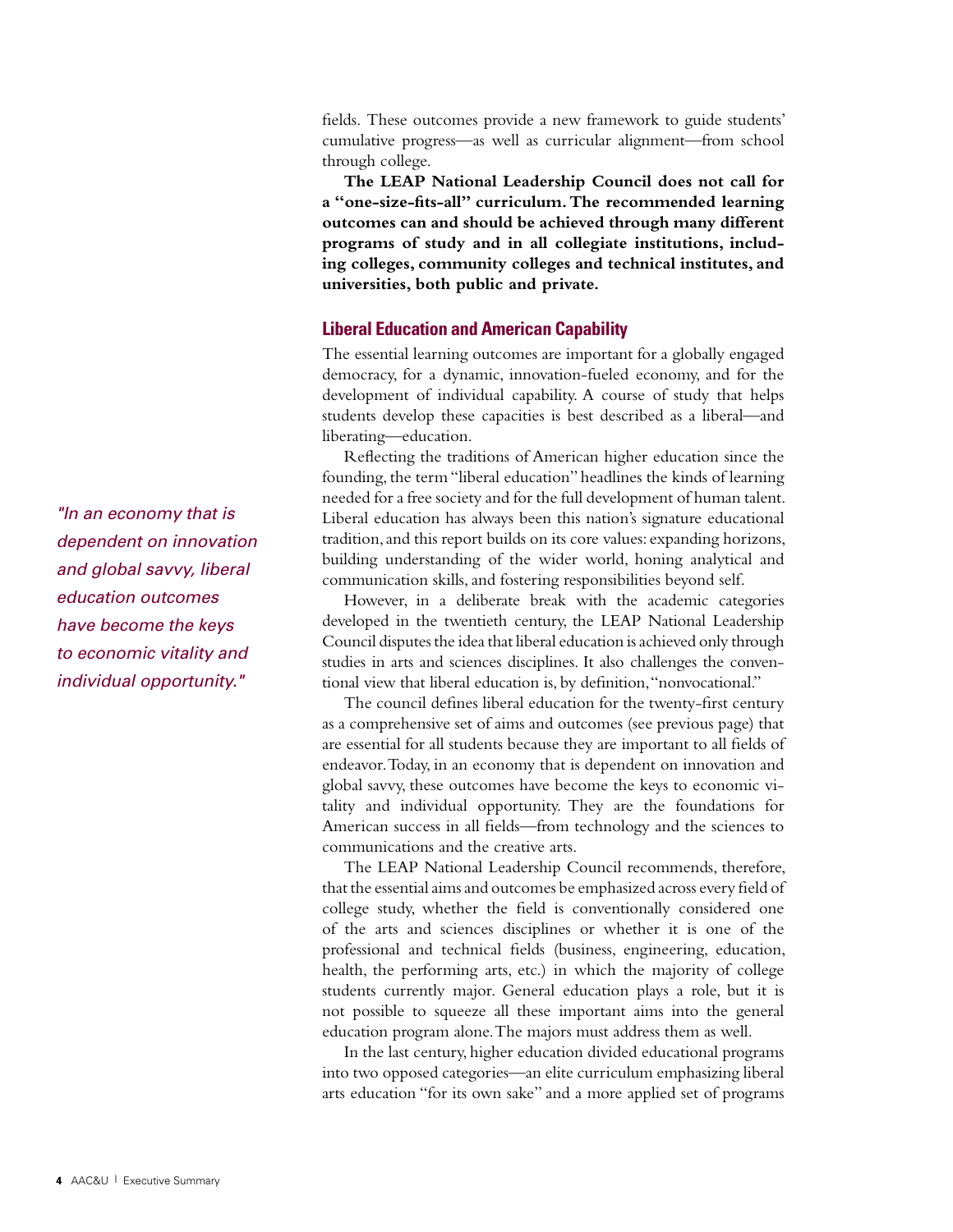emphasizing preparation for work. Today, the practices are changing but the old Ivory Tower view of liberal education lingers. It is time to retire it.

This outmoded view is seriously out of touch with innovations on campus, which increasingly foster real-world experience and applications in all disciplines. But it is especially injurious to firstgeneration students who, the evidence shows, are the most likely to enroll in narrower programs that provide job training but do not emphasize the broader outcomes of a twenty-first-century education. To serve American society well, colleges, universities, and community colleges must take active steps to make liberal education inclusive.

The LEAP National Leadership Council calls, therefore, for vigorous new efforts to help students discover the connections between the essential learning outcomes and the lives they hope to lead. The goal—starting in school and continuing through college—should be to provide the most empowering forms of learning for all college students, not just some of them.

#### **A New Framework for Excellence**

The LEAP National Leadership Council recommends, in sum, an education that intentionally fosters, across multiple fields of study, wide-ranging knowledge of science, cultures, and society; high-level intellectual and practical skills; an active commitment to personal and social responsibility; and the demonstrated ability to apply learning to complex problems and challenges.

The council further calls on educators to help students become "intentional learners" who focus, across ascending levels of study and diverse academic programs, on achieving the essential learning outcomes. But to help students do this, educational communities will also have to become far more intentional themselves—both about the kinds of learning students need, and about effective educational practices that help students learn to integrate and apply their learning.

In a society as diverse as the United States, there can be no "onesize-fits-all" design for learning that serves all students and all areas of study. The diversity that characterizes American higher education remains a source of vitality and strength.

Yet all educational institutions and all fields of study also share in a common obligation to prepare their graduates as fully as possible for the real-world demands of work, citizenship, and life in a complex and fast-changing society. In this context, higher education needs a broadly defined educational framework that provides both a shared sense of the aims of education and strong emphasis on effective practices that help students achieve these aims.

To highlight these shared responsibilities, **the council urges a new compact, between educators and American society, to adopt and achieve new Principles of Excellence** (see p. 6).

Informed by a generation of innovation and by scholarly research on effective practices in teaching, learning, and curriculum, the Principles of Excellence offer both challenging standards and flexible

*"It is not possible to squeeze all these important aims into the general education program alone. The majors must address them as well."*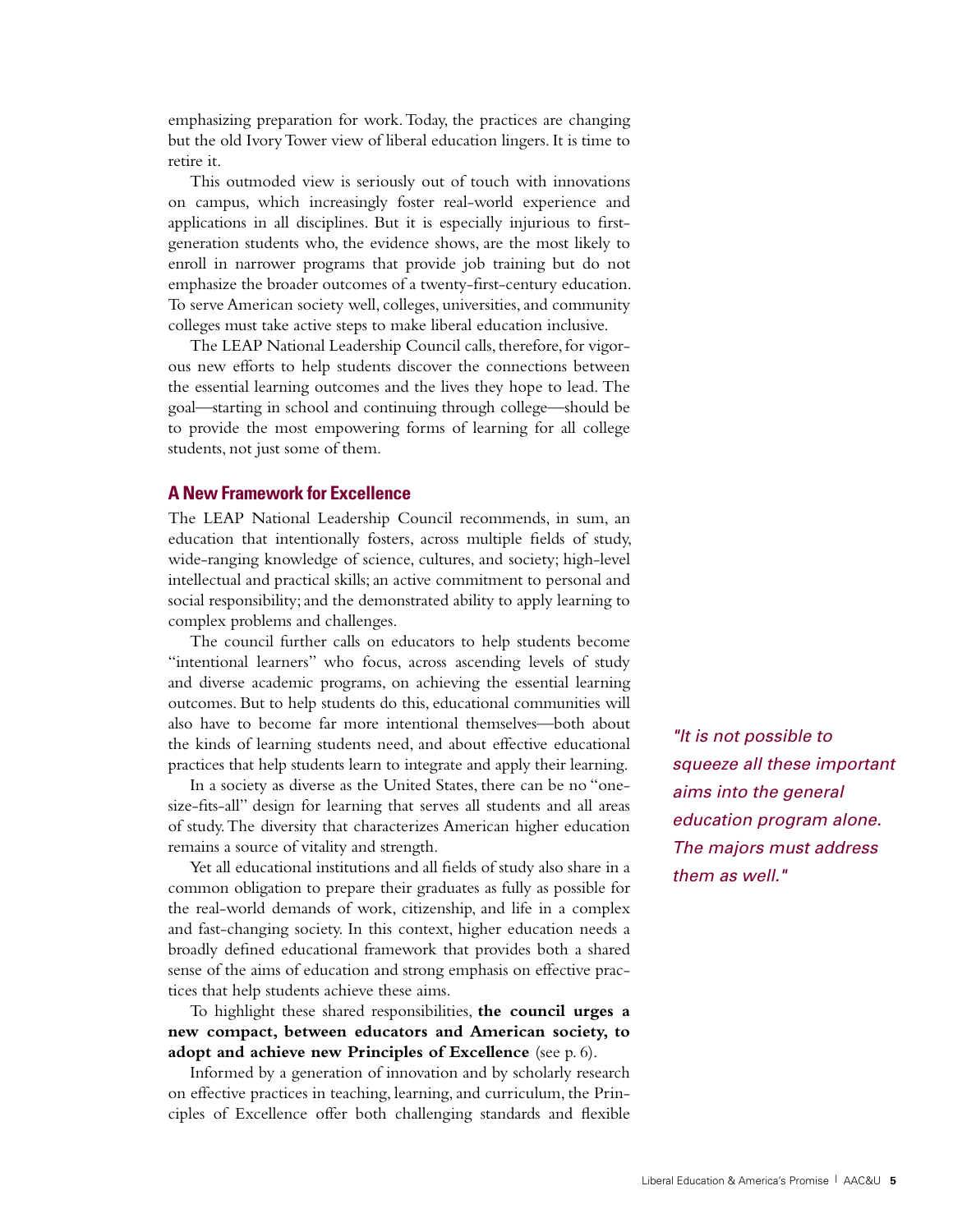# *The Principles of Excellence*

# Principle One

# **Aim High—and Make Excellence Inclusive**

Make the Essential Learning Outcomes a Framework for the Entire Educational Experience, Connecting School, College, Work, and Life

### Principle Two

# **Give Students a Compass**

Focus Each Student's Plan of Study on Achieving the Essential Learning Outcomes and Assess Progress

# Principle Three

# **Teach the Arts of Inquiry and Innovation**

Immerse All Students in Analysis, Discovery, Problem Solving, and Communication, Beginning in School and Advancing in College

# Principle Four

# **Engage the Big Questions**

Teach through the Curriculum to Far-Reaching Issues—Contemporary and Enduring in Science and Society, Cultures and Values, Global Interdependence, the Changing Economy, and Human Dignity and Freedom

#### Principle Five

# **Connect Knowledge with Choices and Action**

Prepare Students for Citizenship and Work through Engaged and Guided Learning on "Real-World" Problems

# Principle Six

# **Foster Civic, Intercultural, and Ethical Learning**

Emphasize Personal and Social Responsibility, in Every Field of Study

### Principle Seven

# **Assess Students' Ability to Apply Learning to Complex Problems**

Use Assessment to Deepen Learning and to Establish a Culture of Shared Purpose and Continuous Improvement

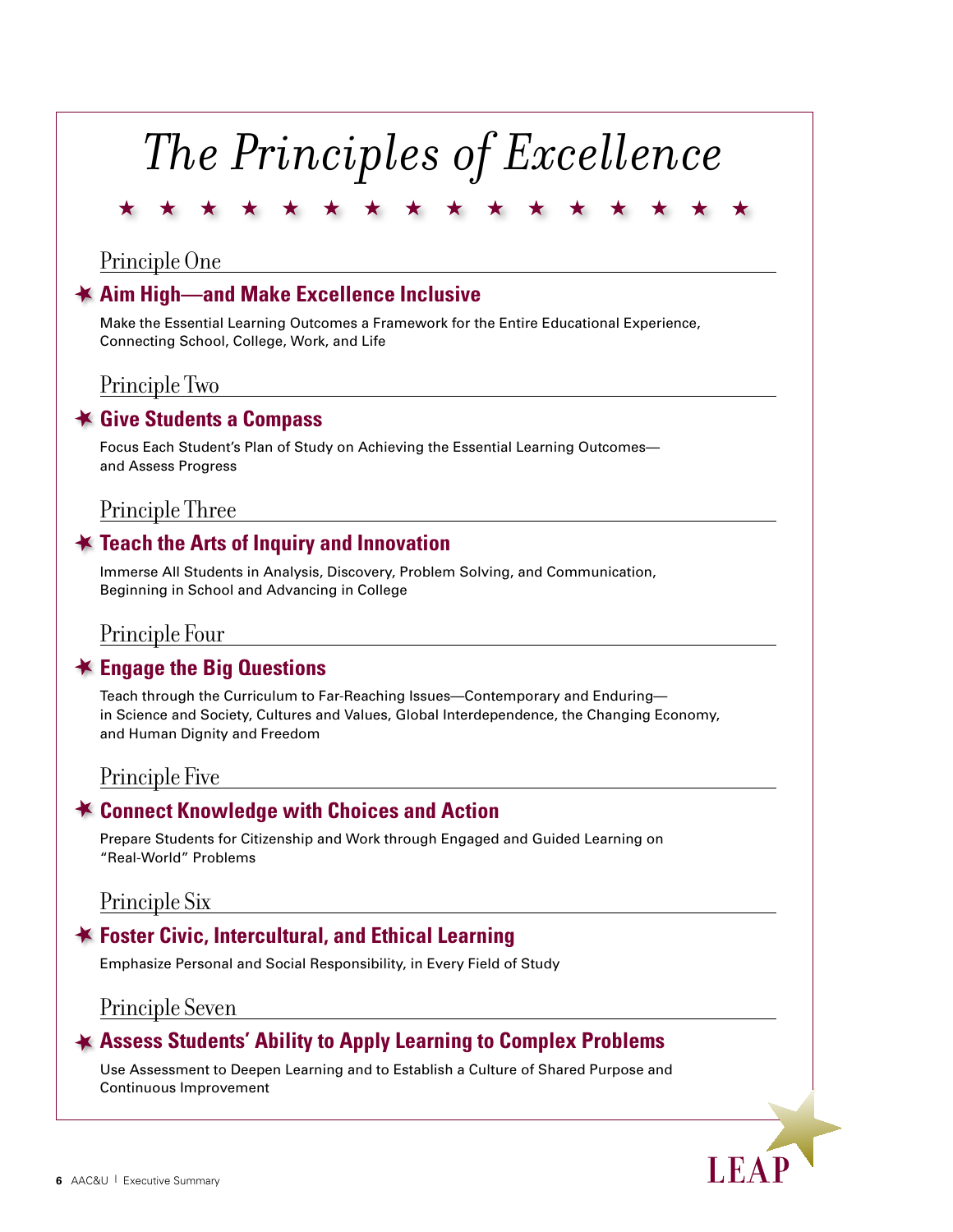guidance for an era of educational reform and renewal.

The Principles of Excellence can be applied by any college, community college, or university. They are intended to influence practice across the disciplines as well as in general education programs.

But the principles and the recommendations that accompany them also provide a framework for shared efforts, between school and college, to develop more purposeful pathways for student learning over time. Collectively, they shift the focus—at all levels of education—from course categories and titles to the quality and level of work students are actually expected to accomplish.

Taken together, the Principles of Excellence underscore the need to teach students how to integrate and apply their learning—across multiple levels of schooling and across disparate fields of study. The principles of excellence call for a far-reaching shift in the focus of schooling from accumulating course credits to building real-world capabilities.

#### **A Time for Leadership and Action**

The Principles of Excellence build from an era of innovation that is already well under way. As higher education has reached out to serve an ever wider and more diverse set of students, there has been widespread experimentation to develop more effective educational practices and to determine "what works" with today's college students.

Some of these innovations are so well established that research is already emerging about their effectiveness. The full LEAP report provides a guide to tested and effective educational practices.

To date, however, these active and engaged forms of learning have served only a fraction of students. New research suggests that the benefits are especially significant for students who start farther behind. But often, these students are not the ones actually participating in the high-impact practices.

With campus experimentation already well advanced—on every one of the Principles of Excellence—it is time to move from "pilot efforts" to more far-reaching commitments. The United States comprehensively transformed its designs for learning, at all levels, in the late nineteenth and early twentieth centuries. Now, as we enter the new global century, Americans need to mobilize again to advance a contemporary set of goals, guiding principles, and practices that will prepare all college students—not just the fortunate few—for twentyfirst-century realities.

#### **What It Will Take**

#### **Make the Principles of Excellence a Priority on Campus**

Colleges, community colleges, and universities stand at the center. Many have already implemented pilot programs that address the vision for learning outlined in this report. The goal now should be to move from partial efforts to a comprehensive focus on students' cumulative accomplishment over time, and across different parts of their educational experience.

*"The Principles of Excellence call for a farreaching shift in the focus of schooling from accumulating course credits to building real-world capabilities."*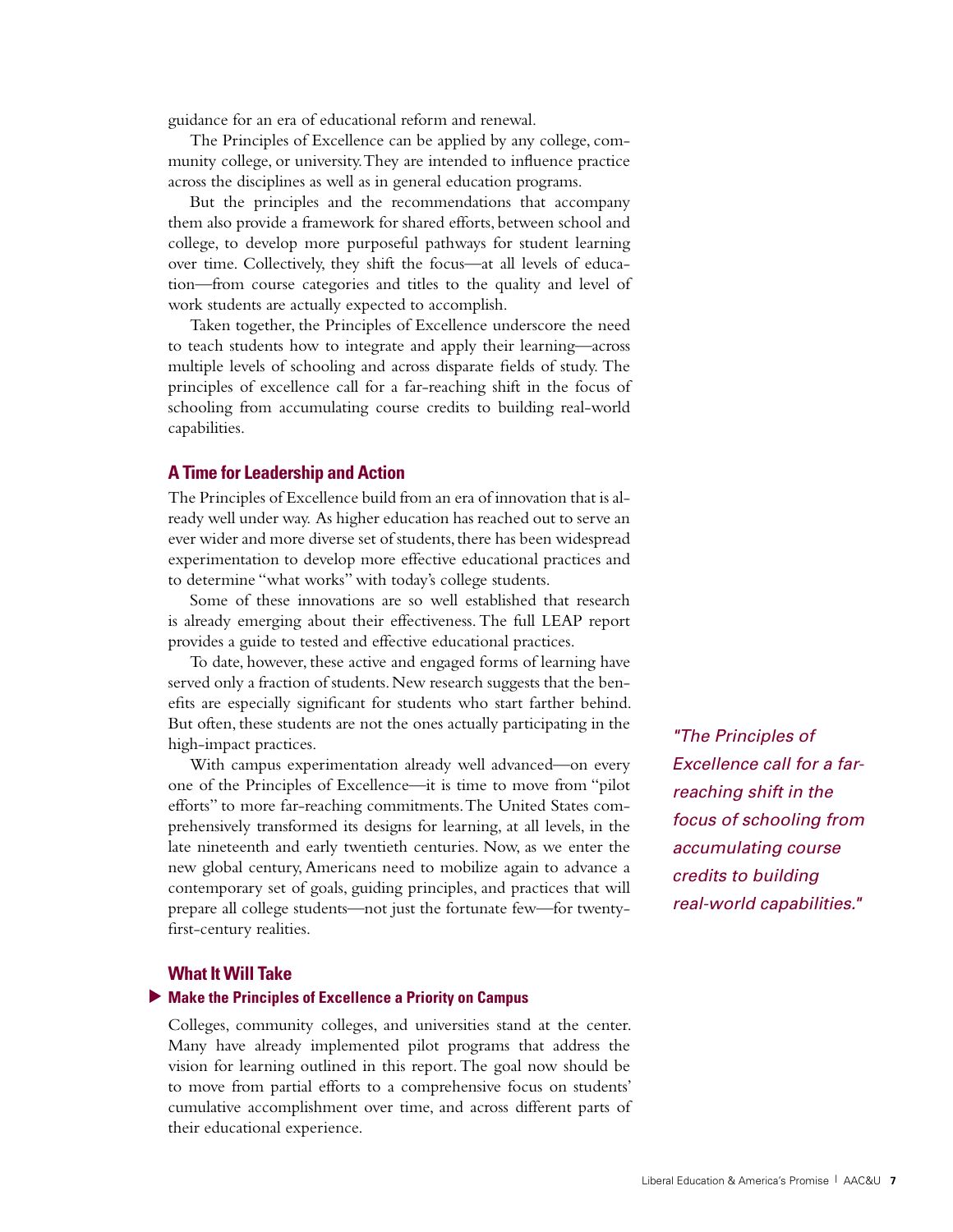*"Students need to hear now from their future employers that narrow learning will limit rather than expand their options."*

The LEAP report describes steps that each institution can take to scale up its efforts and focus campus-wide attention both on the aims of education and on intentional practice to help students achieve the intended learning (see p. 14).

#### **Form Coalitions, across Sectors, for All Students' Long-Term Interests**

While the value of strong educational leadership on campus cannot be overstated, raising the quality of student learning across the board will require concerted and collective action at all levels of education. The barriers to higher achievement are systemic, and no institution can overcome them on its own. Leaders at all levels will need to work together to build public and student understanding about what matters in college and to establish higher operative standards across the board for college readiness and college achievement.

#### **Build Principled and Determined Leadership**

While everyone has a role to play, three forms of enabling leadership will be absolutely essential to champion and advance the work of raising student achievement across the board.

 *1. High-profile advocacy from presidents, trustees, school leaders, and employers.* These leaders, more than any others, are in a position to build public understanding of what matters in a twenty-first-century education. They should vigorously champion and support the essential learning outcomes with the public and in their outreach to students and families. And, they should make the essential learning outcomes a driving priority for their institutions and communities.

*2. Curricular leadership from knowledgeable scholars and teachers.* While recognized leaders can make higher achievement a priority, faculty and teachers who work directly with students are the only ones who can make it actually happen. At all levels—nationally, regionally, and locally—they will need to take the lead in developing guidelines, curricula, and assignments that connect rich content with students' progressive mastery of essential skills and capabilities. Equally important, those responsible for educating future teachers and future faculty must work to ensure that they are well prepared to help students achieve the intended learning.

*3. Policy leadership at multiple levels to support and reward a new framework for educational excellence.* Leaders in state systems and schools, in accreditation agencies, in P–16 initiatives, and in educational associations need to act together to set priorities and establish policies that focus on the essential learning outcomes. As they adopt new standards for assessment and accountability, they need to ensure that these standards are designed to foster cumulative accomplishment and integrative learning over time. And, they need to create an environment that both supports and rewards faculty, teacher, and staff investments in more powerful forms of learning.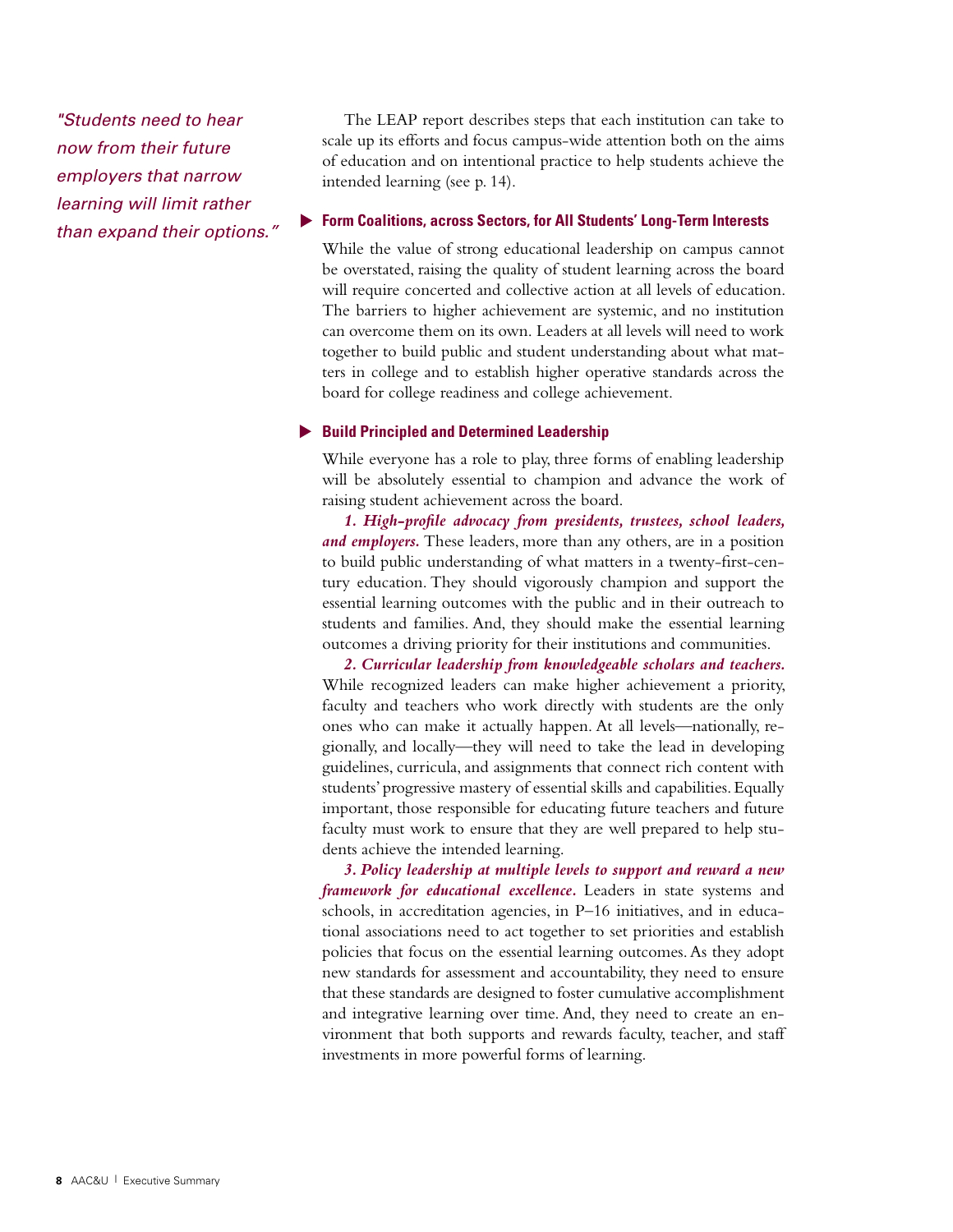#### **Put Employers in Direct Dialogue with Students**

Students are flocking to college in order to expand their career opportunities. They need to hear now from their future employers—at career fairs, on campus Web sites, and even through podcasts on their iPods—that narrow learning will limit rather than expand their options. When both senior executives and campus recruiters underscore the value of the essential learning outcomes, students will have strong incentives to work steadily toward their achievement.

#### **Reclaim the Connections between Liberal Education and Democratic Freedom**

The essential learning outcomes and the Principles of Excellence are important to the economy, certainly. But they are also important to American democracy.

As Americans mobilize determined leadership for educational reform, we need to put the future of democracy at the center of our efforts. An educational program that is indifferent to democratic aspirations, principles, and values will ultimately deplete them. But a democracy united around a shared commitment to educate students for active citizenship will be this nation's best investment in our longterm future.

#### **Liberal Education and America's Promise**

With this report, the LEAP National Leadership Council urges a comprehensive commitment, not just to prepare all students for college, but to provide the most powerful forms of learning for all who enroll in college.

Working together, with determination, creativity, and a larger sense of purpose, Americans can fulfill the promise of a liberating college education—for every student and for America's future.

*"The LEAP National Leadership Council urges a comprehensive commitment, not just to prepare all students for college, but to provide the most powerful forms of learning for all who enroll in college."*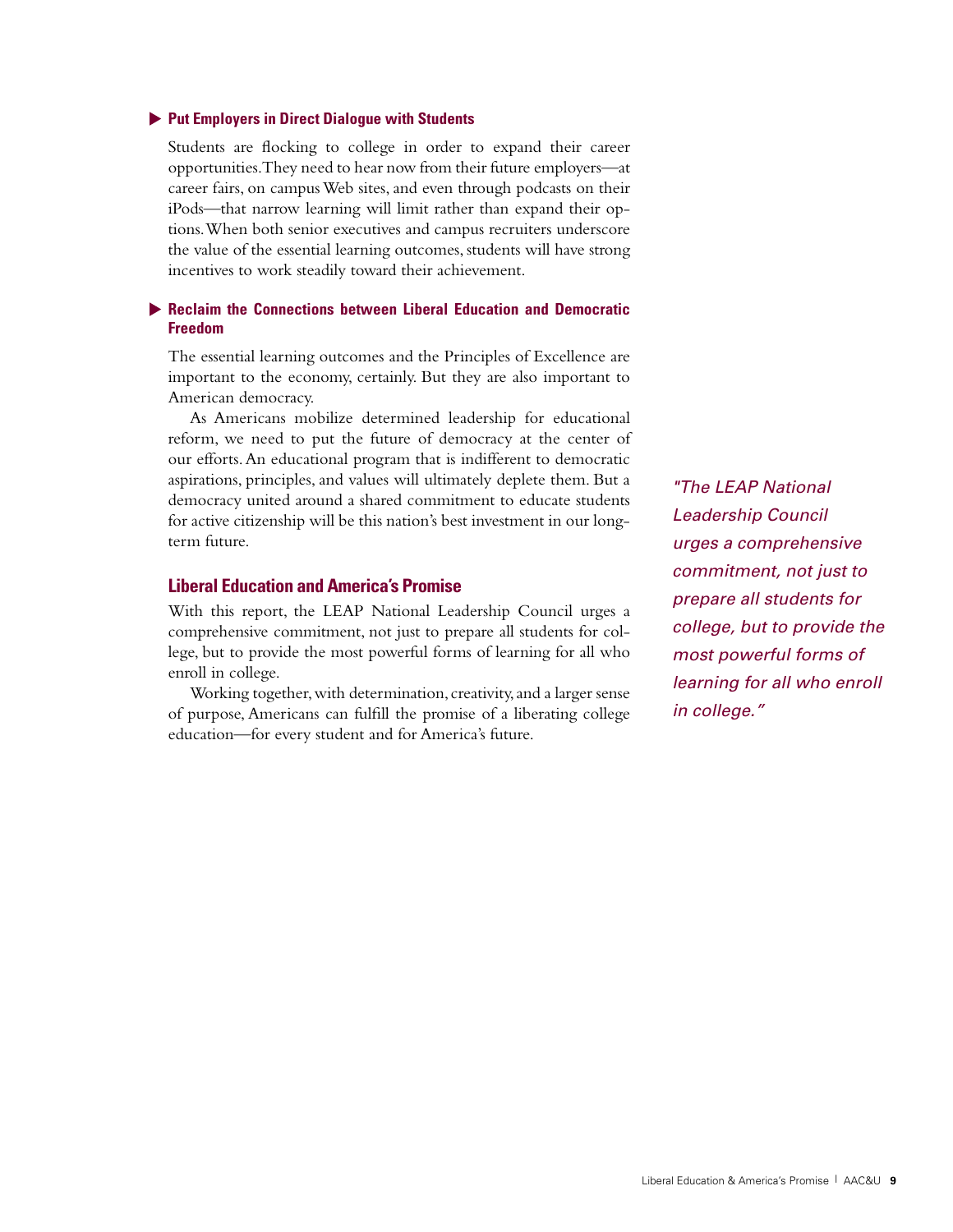# **APPENDIX** *Do Employers Value Liberal Education?*

As part of the LEAP initiative, AAC&U commissioned Peter D. Hart Research Associates to conduct a series of focus groups and a national survey of employers.\* The findings reveal strong support among employers for an increased emphasis on providing all students with a set of "essential learning outcomes" recommended by the LEAP National Leadership Council. Employers interviewed for this survey reject the trend toward narrow technical training at the college level; they believe that, to succeed in the global economy, students need more liberal education, not less.

Employers also stress the importance of providing students with versatile knowledge and skills. In particular, they want to see significantly more emphasis on helping students put their knowledge and skills to practical use in "real-world" settings.

#### **Selected Findings from National Survey of Employers**

- Fifty-six percent of employers think colleges and universities should focus on providing all students with *both* a well-rounded education—broad knowledge and skills that apply to a variety of fields—*and* knowledge and skills in a specific field. Eleven percent of employers favor a primary focus only on providing a well-rounded education, and just 22 percent favor a narrow focus on providing skills and knowledge mainly in a specific field.
- Fully 63 percent of employers believe that recent college graduates do not have the skills they need to succeed in the global economy. Employers recognize that colleges and universities play a major role in the nation's economic success and ability to drive innovation, but they see significant room for improvement in the level of preparation of today's graduates.

<sup>\*</sup>*In November/December 2006, Peter D. Hart Research Associates, Inc., interviewed 305 employers whose companies have at least twenty-five employees and report that 25 percent or more of their new hires hold at least a bachelor's degree from a four-year college. The margin of error for this survey is +/-5.7 percentage points. In January 2006, Hart Research also conducted three focus groups among business executives—one each in Milwaukee, Wisconsin; Fairfax, Virginia; and Atlanta, Georgia. This research focused only on preparation for economic success. The results, therefore, do not reveal respondents' views on education for citizenship or personal development. Hart Research also interviewed 510 recent graduates of a four-year college. The margin of error for this survey is +/-4.4 percentage points. The complete findings from the focus groups and the national surveys of employers and recent graduates can be found online at www.aacu.org/leap.*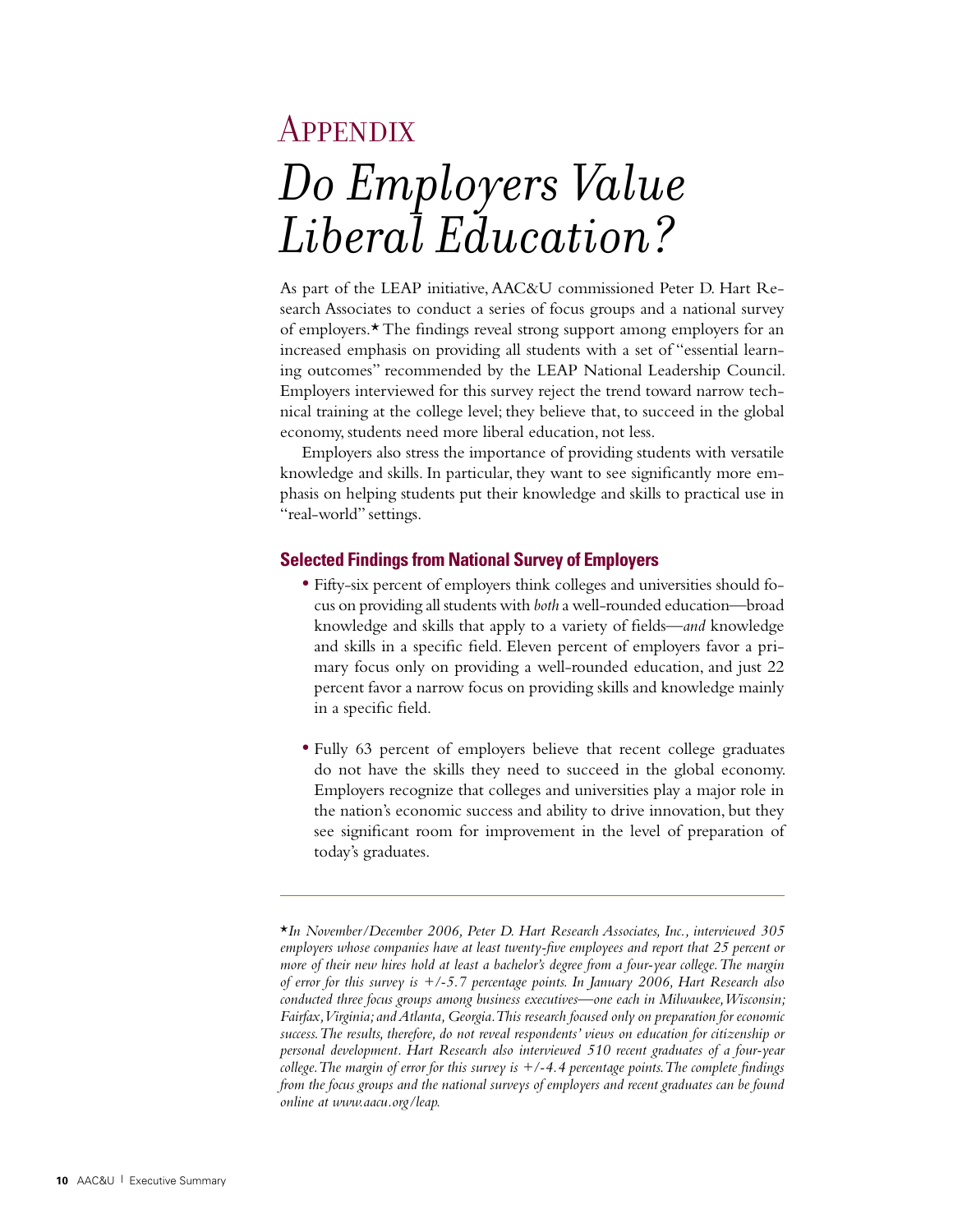# *Percentage of Employers Who Want Colleges to "Place More Emphasis" on Essential Learning Outcomes*

| $\blacktriangleright$ Knowledge of Human Cultures and the Physical and Natural World |         |
|--------------------------------------------------------------------------------------|---------|
| • Science and technology                                                             | 82%     |
| • Global issues                                                                      | $72\%*$ |
| • The role of the United States in the world                                         | 60%     |
| • Cultural values and traditions (U.S./global)                                       | $53\%*$ |
| $\star$ Intellectual and Practical Skills                                            |         |
| • Teamwork skills in diverse groups                                                  | $76\%*$ |
| • Critical thinking and analytic reasoning                                           | 73%     |
| • Written and oral communication                                                     | 73%     |
| • Information literacy                                                               | 70%     |
| • Creativity and innovation                                                          | 70%     |

# **Personal and Social Responsibility**

| • Intercultural competence (teamwork in diverse groups) | $76\%*$ |
|---------------------------------------------------------|---------|
| • Intercultural knowledge (global issues)               | $72%$ * |
| $\bm{\cdot}$ Ethics and values $\bm{\cdot}$             | 56%     |
| • Cultural values/traditions—U.S./qlobal                | $53\%*$ |

• Complex problem solving example of the complex problem solving • Quantitative reasoning and the contract of the 60%

# **Integrative Learning**

• Applied knowledge in real-world settings 73%

**Note:** These findings are taken from a survey of employers commissioned by the Association of American Colleges and Universities and conducted by Peter D. Hart Associates in November and December 2006. For a full report on the survey and its complete findings, see www.aacu.org/leap.

\*Three starred items are shown in two learning outcome categories because they apply to both.

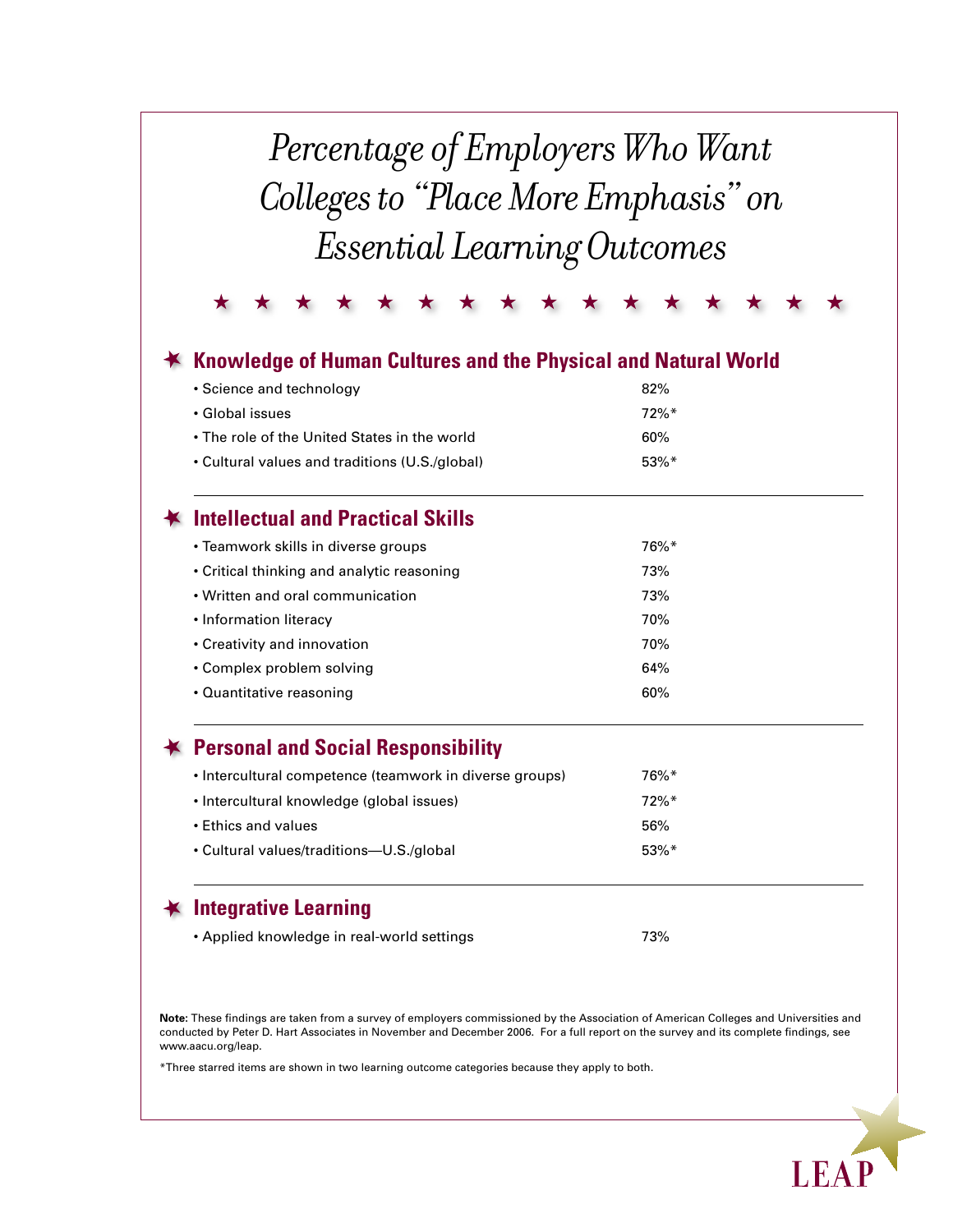•The majority of employers surveyed think colleges and universities should place more emphasis on helping students develop the ability to apply knowledge and skills to real-world settings through internships or other hands-on experiences. Several focus group participants were especially critical of colleges and universities for providing an education that is too theoretical and disconnected from the real world. Or as one executive says, colleges and universities equal "delayed reality."

 **"Disconnected . . . I've seen kids come out of school, and my perception is, you know, they're able to read** *The Economist* **or they're able to go online and see something or they're able to . . . program or build something in a lab, but it doesn't really have an application to the real world."**

 **—Male, Fairfax Business Executive**

• A majority of employers think that colleges and universities should place more emphasis on skills and areas of knowledge that are cultivated through a liberal education. Figure 1 below shows the percentage of employers who would like to see colleges and universities "place more emphasis" on specific intellectual skills and areas of knowledge.

#### **Figure 1**

#### **Proportion Of Employers Who Say Colleges And Universities Should Place More Emphasis Than They Do Today On Liberal Education Outcomes**

| Concepts and new developments in science and technology 82%        |
|--------------------------------------------------------------------|
| Teamwork skills and the ability to collaborate with others         |
| The ability to apply knowledge and skills to real-world settings   |
| The ability to effectively communicate orally and in writing 73%   |
|                                                                    |
| Global issues and developments and their implications              |
| The ability to locate, organize, and evaluate information from     |
|                                                                    |
|                                                                    |
| The ability to work with numbers and understand statistics 60%     |
|                                                                    |
|                                                                    |
| Cultural values and traditions in America and other countries 53%  |
| Civic knowledge, civic participation, and community engagement 48% |
|                                                                    |
|                                                                    |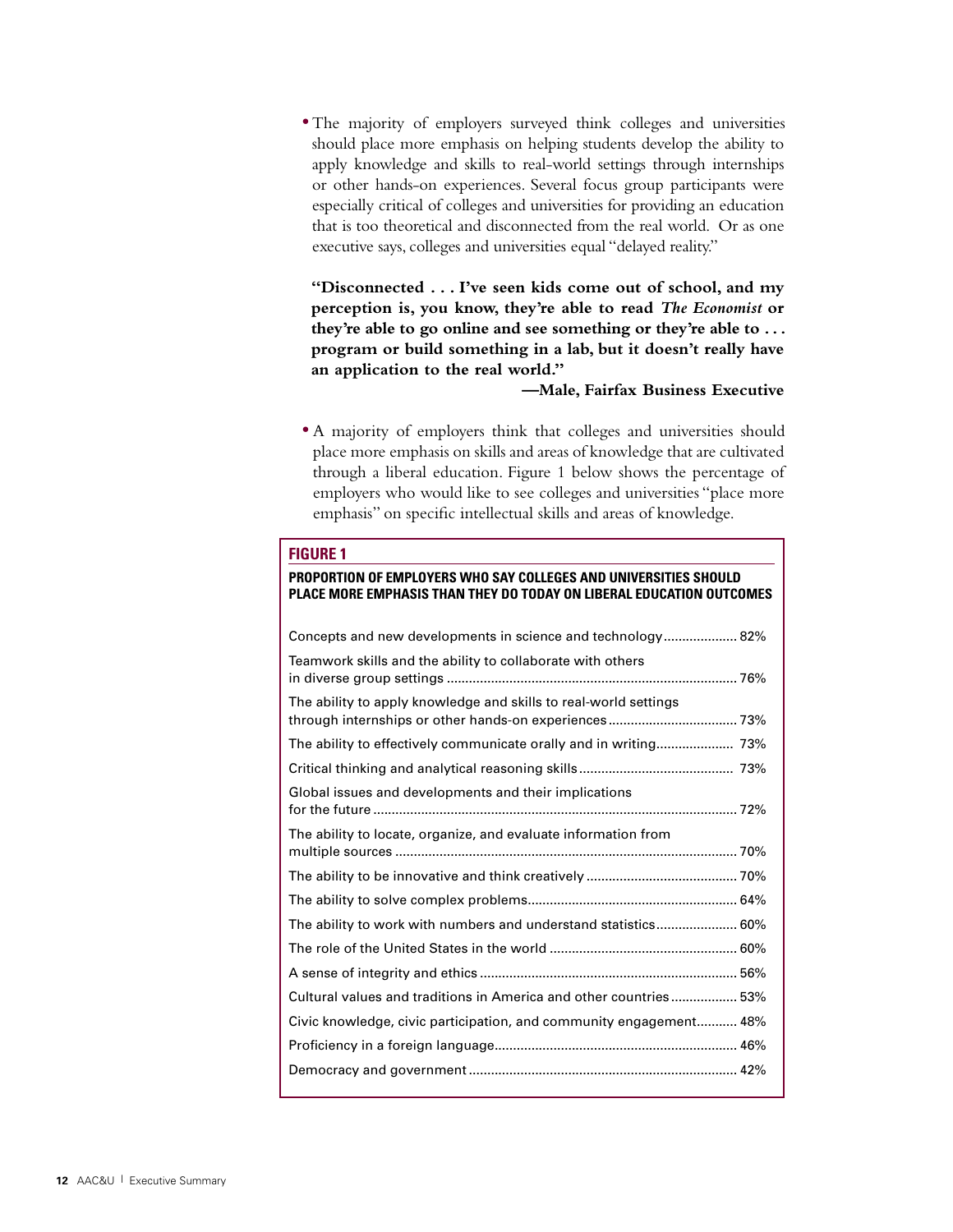• Employers strongly endorse the concept of liberal education. When presented with a description of liberal education (see fig. 2) and asked how important they feel it is for colleges and universities to provide this type of education, employers overwhelmingly recognize it as important.

#### **Figure 2**

#### **Assessment of liberal education**

*How important is it for today's colleges and universities to provide the type of education described below?*

This particular approach to a four-year college education provides both broad knowledge in a variety of areas of study and more in-depth knowledge in a specific major or field of interest. It also helps students develop a sense of social responsibility, as well as intellectual and practical skills that span all areas of study, such as communication, analytical, and problem-solving skills, and a demonstrated ability to apply knowledge and skills in real-world settings.

Seventy-six percent of employers would recommend this type of education to a young person they know.



In sum, the great majority of employers believe that, to be well prepared for the changing global economy, today's college students will need to acquire cross-disciplinary knowledge of science and society, a broad range of high-level intellectual and practical skills, intercultural competence, ethical integrity, and the ability to apply their learning to real-world problems.

Employers do not necessarily use the vocabulary of "liberal education." But when asked about the learning students need from college, they give responses that address all the broad areas of knowledge and skill that are central to a strong liberal education.

Campus leaders can use these survey findings to build public and student understanding that, in this global century, the learning outcomes that characterize liberal education have become essential, not elective. In an economy fueled by innovation, they have become the essential passport to economic opportunity.

The question confronting higher education is whether it can and will meet this challenging standard for inclusive excellence.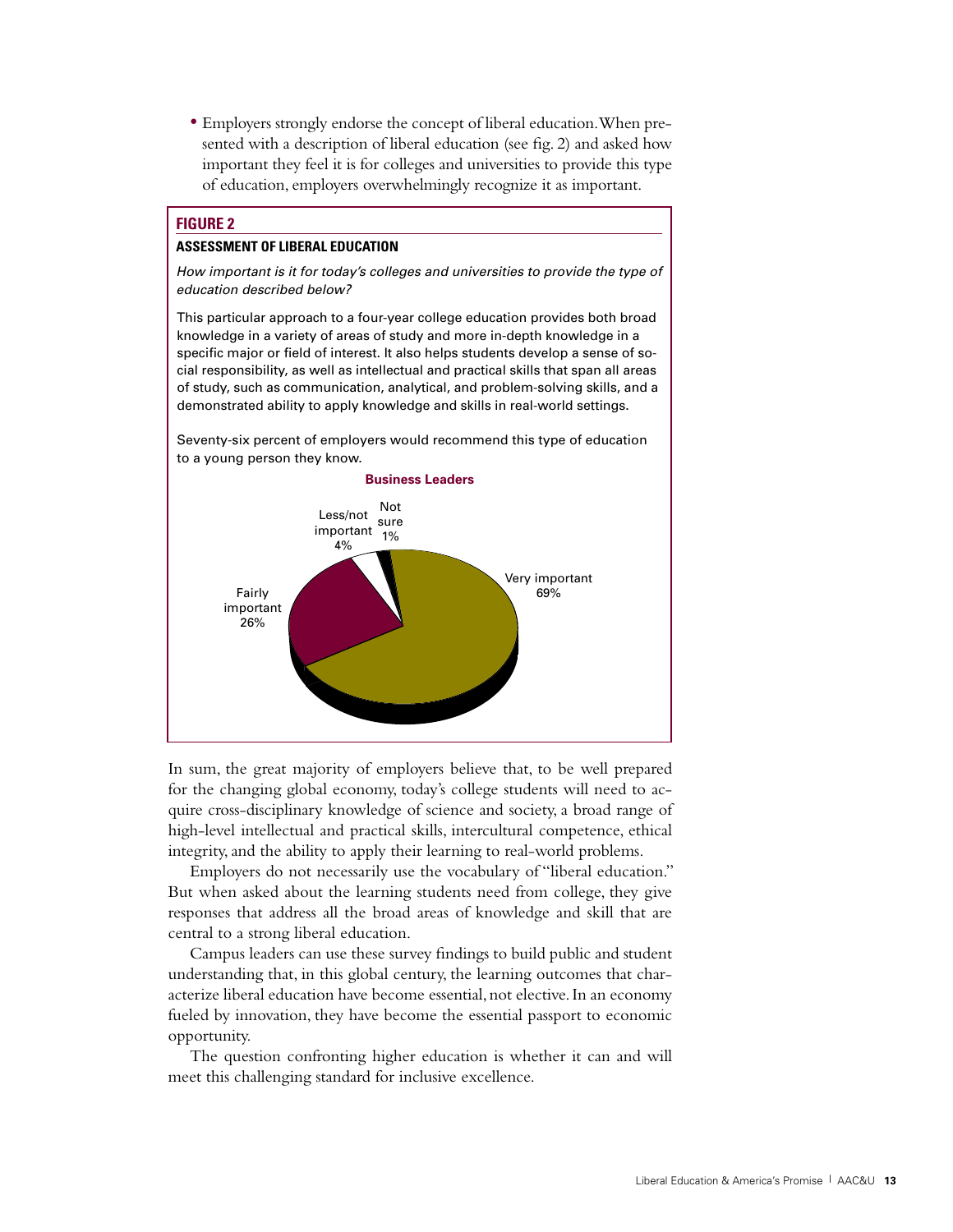# *The Essential Learning Outcomes: What Individual Colleges, Community Colleges, and Universities Can Do*  $\star$

# **Vision**

The institution—through dialogue with the wider community—articulates a vision for student accomplishment that addresses the essential learning outcomes and the Principles of Excellence in ways appropriate to mission, students, and educational programs.

### **Resources**

Campus leaders—including presidents, trustees, and senior leaders—advance this vision through their strategic planning, fundraising, resource allocation, and staffing.

# **Integrative Learning**

The institution creates an intellectual commons where faculty and staff work together to connect the essential outcomes with the content and practices of their educational programs, including general education, departmental majors, the co-curriculum, capstone projects, and assessments.

# **Intentional Students**

The institution teaches students how to integrate the essential learning outcomes within a purposeful, coherent, and carefully sequenced plan of study.

# **Accomplishment**

Faculty and staff work to develop student knowledge and capabilities cumulatively and sequentially, drawing on all types of courses—from general education and the majors to electives—as well as non-course experiences. Capstone projects or portfolios make student accomplishment visible.

# **Evidence**

Faculty and staff members work together—across courses and programs—to assess students' cumulative progress, to audit the connections between intended learning and student accomplishment, to share findings about effective educational practices, and to advance needed change.

# **Recognition**

Faculty and staff reward systems are organized to support collaborative work—"our work"—as well as individual excellence, and to foster a culture of shared focus and collaborative inquiry about students' progress and cumulative learning across the multiple parts of the college experience.